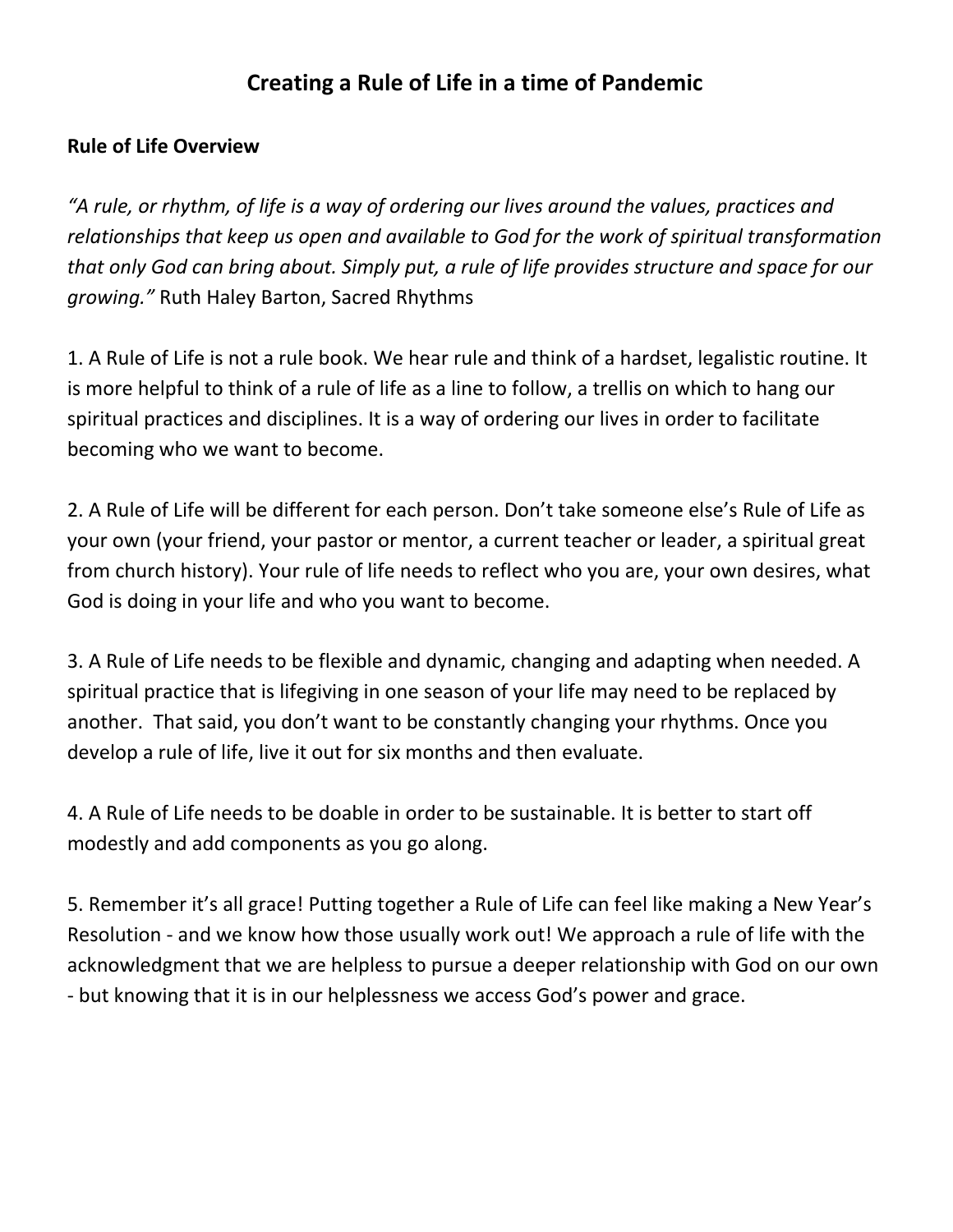#### **Review Your Life and Desires**

1. Listen to your desire toward God and your life in God. Reflection: What do I desire my relationship with God to look like?

2. What is the "good life," the abundant life to which I am invited by Jesus? Reflection: What do I desire my life to look like?

3. What am I experiencing in this season of pandemic? Where do I see God working ? What are the challenges I am facing? What emotions am I experiencing.?

4. In what areas of your life do you feel God is inviting you to engage in spiritual transformation? Where are you getting stuck in your life? Reflection: If someone told you that you were going to live forever, what is the one thing in your life you would want to see changed?

5. What spiritual practices and exercises have been particularly lifegiving? What activities do you find lifegiving (i.e. Sabbath, church/community, exercise, hobbies, walks.)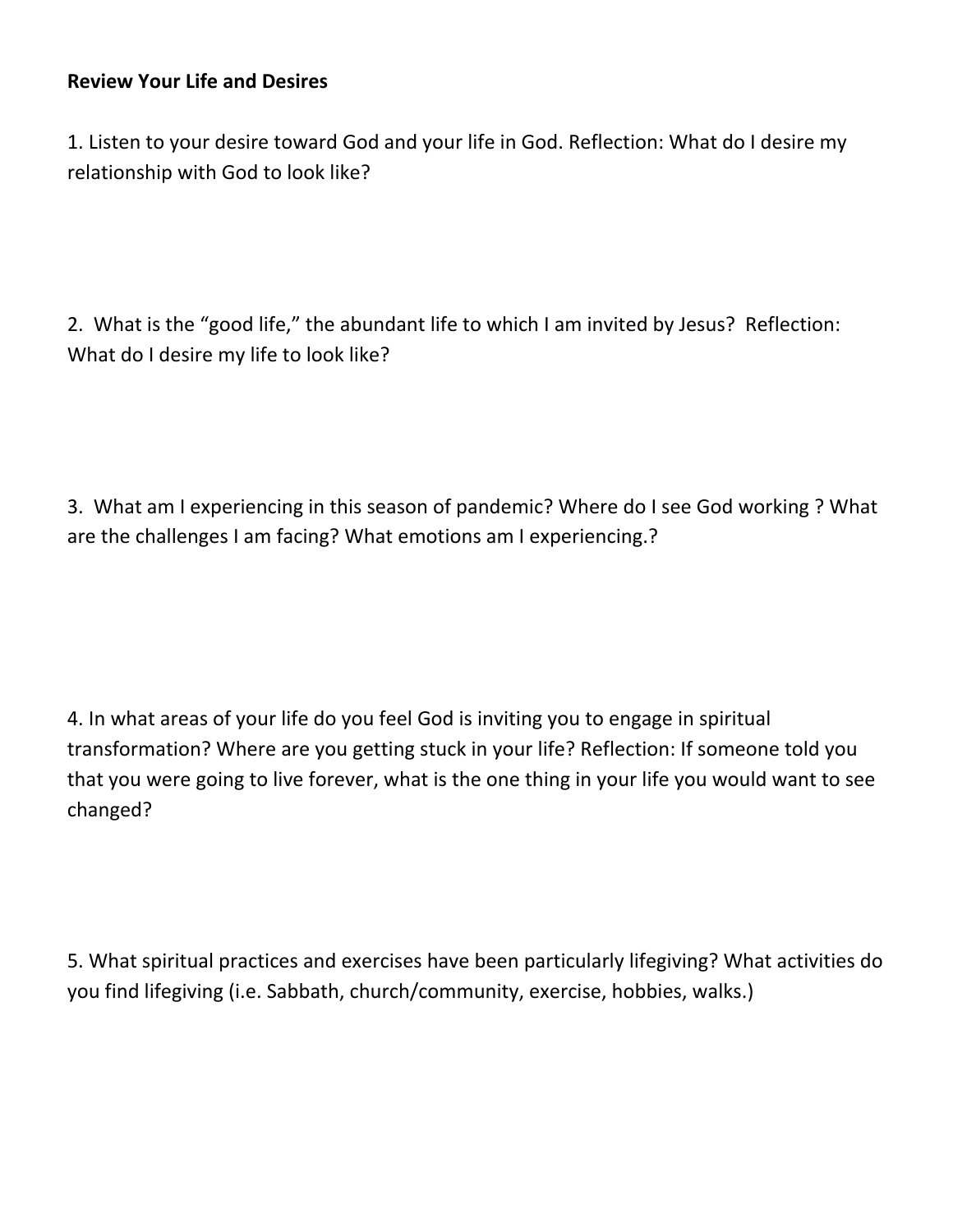#### **Putting A Rule of Life Together**

1. Review your answers to the previous questions. Which practices/disciplines/activities might be helpful in this season of life to

- help engage your desire for a deeper relationship with Jesus?
- help you enter into your vision of the "good life"?
- help you cooperate with God in spiritual transformation?
- help you process your emotions in a healthy way?

2. Based on these answers, put together a simple plan, a rule of life, which will incorporate these desires, practices and activities into your daily, weekly and monthly rhythms of life.

### **Adapting Your Rule of LIfe For COVID-19**

In light of the challenges we face during this time of Pandemic, here are some practices/disciplines/activities that might help you to engage in your desire to enter into the peace of Jesus on an on-going basis.

**Scripture meditation** - Not Bible study or reading large sections, but contemplative reading. Scriptures about trusting God in trouble and rooting ourselves deeply in God. Psalms are especially powerful.

#### **Prayer of Awareness of Emotions**

**Gratitude Journal** - possibly in conjunction with the Daily Examen. Gratitude is a powerful antidote to fear and anxiety.

**Breath Prayers** - Jesus help me trust in you; Lord, make me aware of You; Jesus, gratitude **Devotional Walks in Nature** - walk slowly, use all your senses, let creation speak to you **Disconnecting from News/Social Media/Devices**

**Community** - be creative during this time of self-isolation - what are ways we can connect deeply and redemptively with other people - ECV on-line events, one-on-one outside get-togethers, walks with one other person (maintaining social distance) **Mourning Loss**

So which of these practices are you attracted to? How might you incorporate one or more of these practices and activities into your daily and weekly rhythms of life?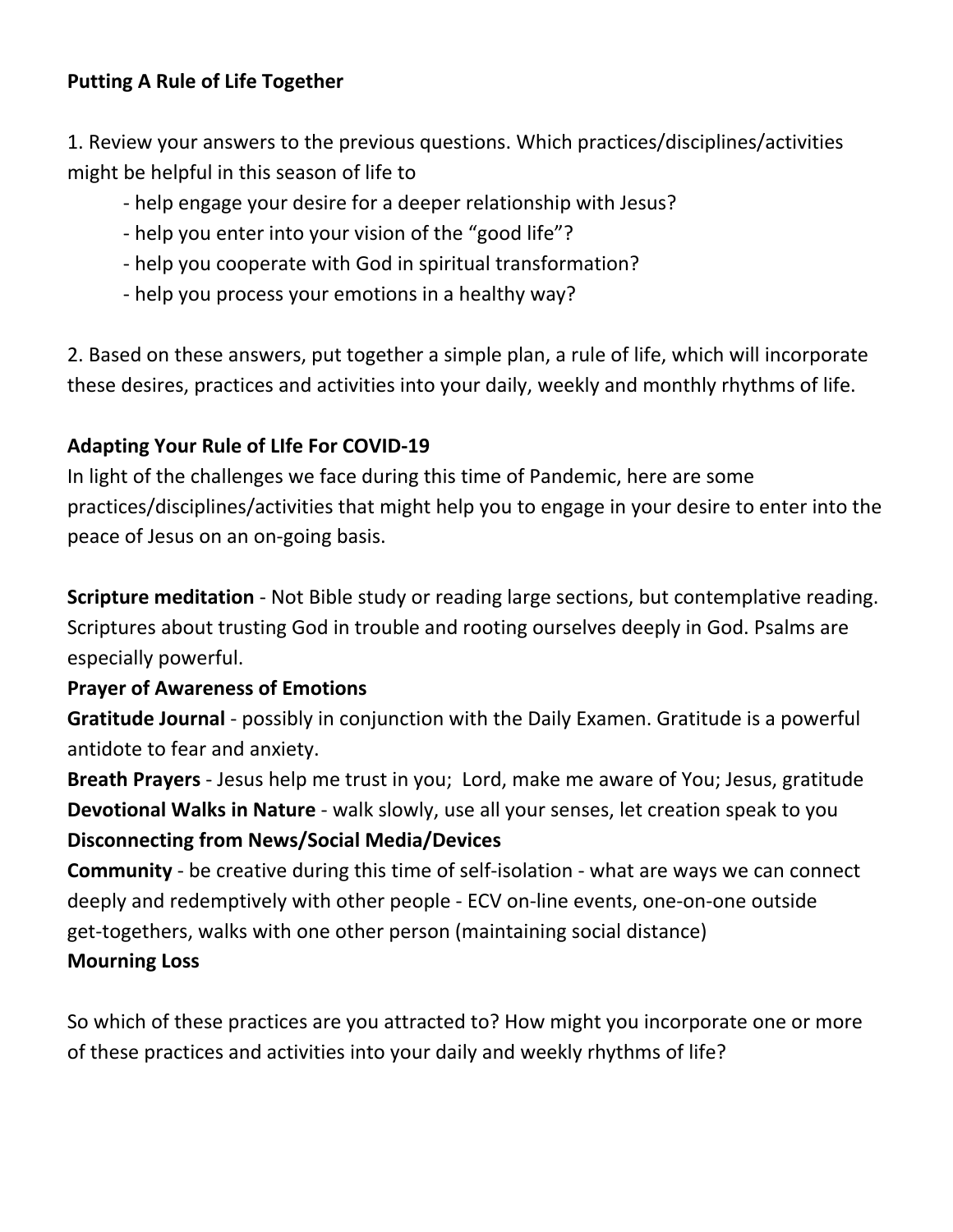Questions to Ask Your Rule of Life

- Will it help me be attentive to God?
- Will it help me live like Christ?
- Does it fit with the Spirit's work in my life?
- Is it inhabitable? Can I really live this?
- Would it be life-giving
- Is it health-promoting? Physically? Emotionally? Relationally? Vocationally? Financially?
- Is it sustainable?
- Will it help me live missionally?
- Does it contain rhythms of rest and renewal?
- Does it fit with my personality?
- Is it congruent with my life circumstances?
- Will it go well with my family's life? Work?
- Will it help me grow in the direction I desire and need to grow?
- Will it help me flourish?